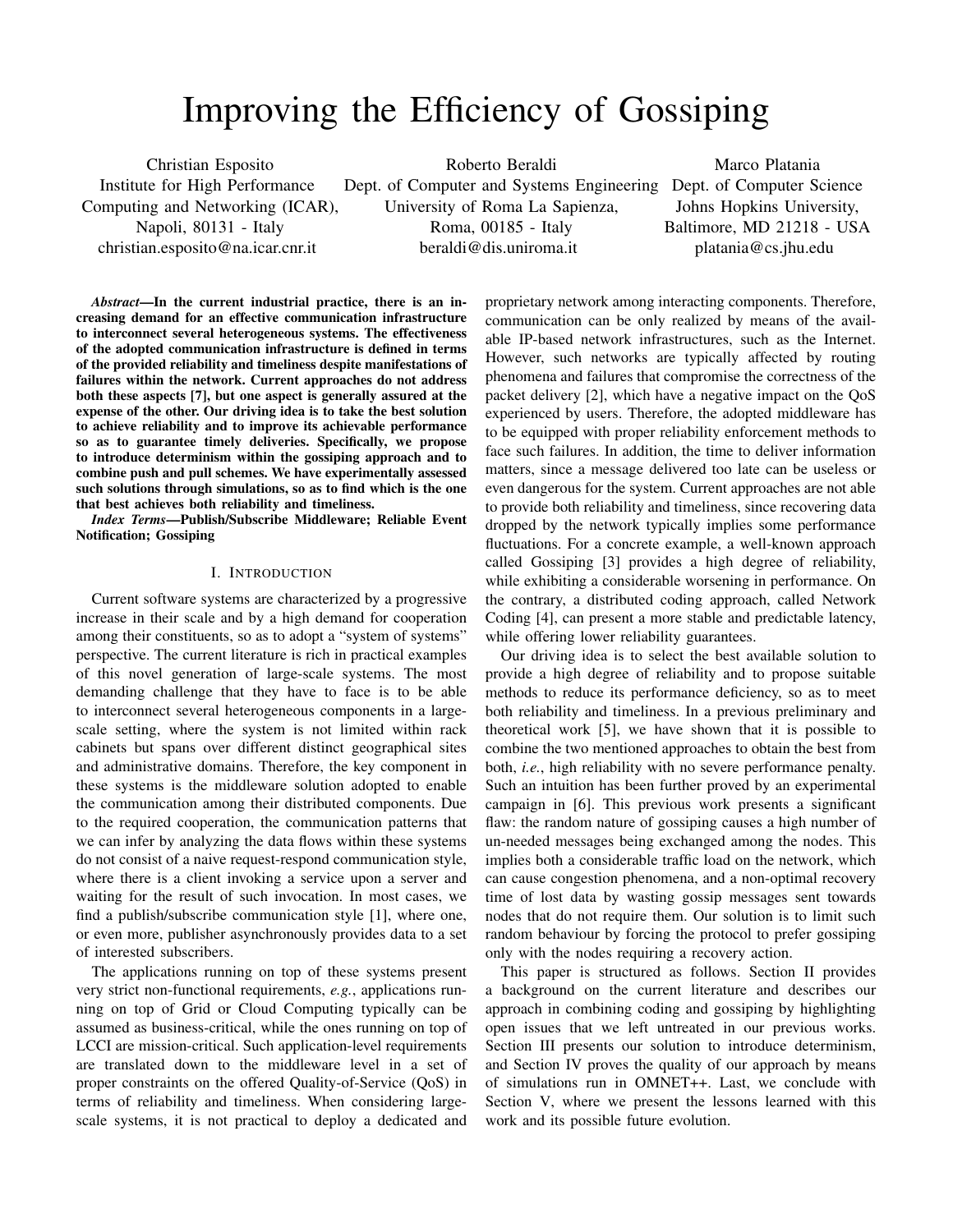#### II. BACKGROUND

As analyzed in details in [7], there are several approaches available in the current literature that can be used to provide reliability by tolerating data losses. On one side, we have approaches based on temporal redundancy, which use retransmissions to recover dropped messages. While, on the other side we have the one based on spatial redundancy, which send additional information along with application data. This applied redundancy is used to reconstruct the lost information without requiring any retransmission.

The best known example of a reactive approach for multicasting in large-scale systems is *Gossiping* [3]: a node stores a received message in a buffer with a size b, and forwards it for a limited number of times  $f_{in}$  (called fanin) to a randomlyselected set of nodes of size  $f_{out}$  (called fanout). Many variants of gossiping algorithms exist, which can be categorized as follows. In the *Push Approaches*, when a node receives a new message, it is immediately retransmitted to the randomlyselected nodes (*i.e.*, fanin is constant and implicitly equal to 1). On the other hand, in *Pull Approaches*, after a proper timeout  $t$  expires, nodes periodically send a list of recentlyreceived messages. If a lost message is detected by comparing the received list with the history of messages received by the given node, then a retransmission of the lost message is requested. As we have experimentally shown in [6], these reactive solutions achieve a high degree of reliability. However, this gain is obtained at the cost of a reduced performance and timeliness, since latency exhibits severe fluctuations due to the high number of retransmissions needed to recover from consecutive losses, quite frequent in the current Internet [2].

A concrete example of a proactive approach is represented by *Network Coding* [4], which allows the generation of redundant information from the content of the application packets as a set of the linearly independent combinations. The benefit of proactive approaches is to reduce the performance worsening caused by the use of a reliability enforcement method. However, they offer a lower reliability degree since, if the redundancy degree is not properly set, data can be irremediably lost.

In [6], we have taken the gossip protocol, and enhanced it by introducing coding in two precise points of its algorithm: when data is transmitted disseminated among the members of a given group, and when data is gossiped to the randomly-selected nodes, *i.e.*, coding generates new packets both at the push delivery and at the pull-based retransmission. We have proved that a proper combination of gossip and coding is able to realize an optimal trade-off between reliability and timeliness with limited overhead worsening. Since the nodes receiving a gossip message are randomly chosen, there is a non-negligible probability that gossip messages may reach nodes that do not need them. To demonstrate this we have defined an utility function, namely  $U$ , and indicate a gossip message as useful if it is able to detect and recover a data loss. For a push gossip,  $U$ is the number of push messages that have allowed to recover a loss over the total number of received push messages per



Fig. 1. Utility of the Gossip approaches from simulations in [6]

each node. For a pull gossip,  $U$  is the number of push calls that have triggered a retransmission over the total number of received pull calls per each node. In Fig. 1, we see that  $U$  has a low value, which further decreases when  $f_{out}$  is increased. This implies that a considerable part of the traffic generated by a gossip scheme is unneeded and optimizable, leaving space for improvements.

### III. DETERMINISM IN GOSSIPING

We believe that the efficiency of gossip schemes in terms of performance and overhead can be improved by selecting nodes in a more deterministic manner. We refer to this approach as *Polarized Gossiping*, where node selection is not random, but based on a proper criterion. This solution is already present within the current literature, for example in [8] to reduce the overhead of gossiping in large-scale networks by allowing nodes to only gossip with other affine nodes, where node affinity is decided on the base of proximity or workload and information update frequency. However, our intention is different: we aim to speed up the recovery of lost data by preferring nodes with a high probability that the gossip message will be useful, so as to reduce the overall number of attempts to fully recover lost data.

We define as *optimal node selection* the approach to forward push messages only to those nodes for which such messages are useful. In the case of the push gossip, after the reception of a given event, a node will gossip with nodes still waiting for packets related to that event. Similarly, after the expiration of the timeout, a node will send a pull call message to the nodes that are still missing one, or even more, of the notifications contained in that pull call. Such a selection approach is not feasible in a large-scale system, since it requires complete knowledge of all the received notifications by each node within the system, which is not easily obtainable in most of the cases. Therefore, we propose proper heuristics for the node selection. Specifically, the driving idea is to assign a weight to each candidate to receive a gossip message, and those with the highest weights are selected for gossip. In particular, we describe two different methods for calculating such weights: in the first case, the weight is assigned based on the estimated overlay link status, expressed in terms of loss patterns; while in the second the weight assignment is based on the position of nodes within the tree. We conclude with several possible selection criteria based on the weights assigned to the nodes.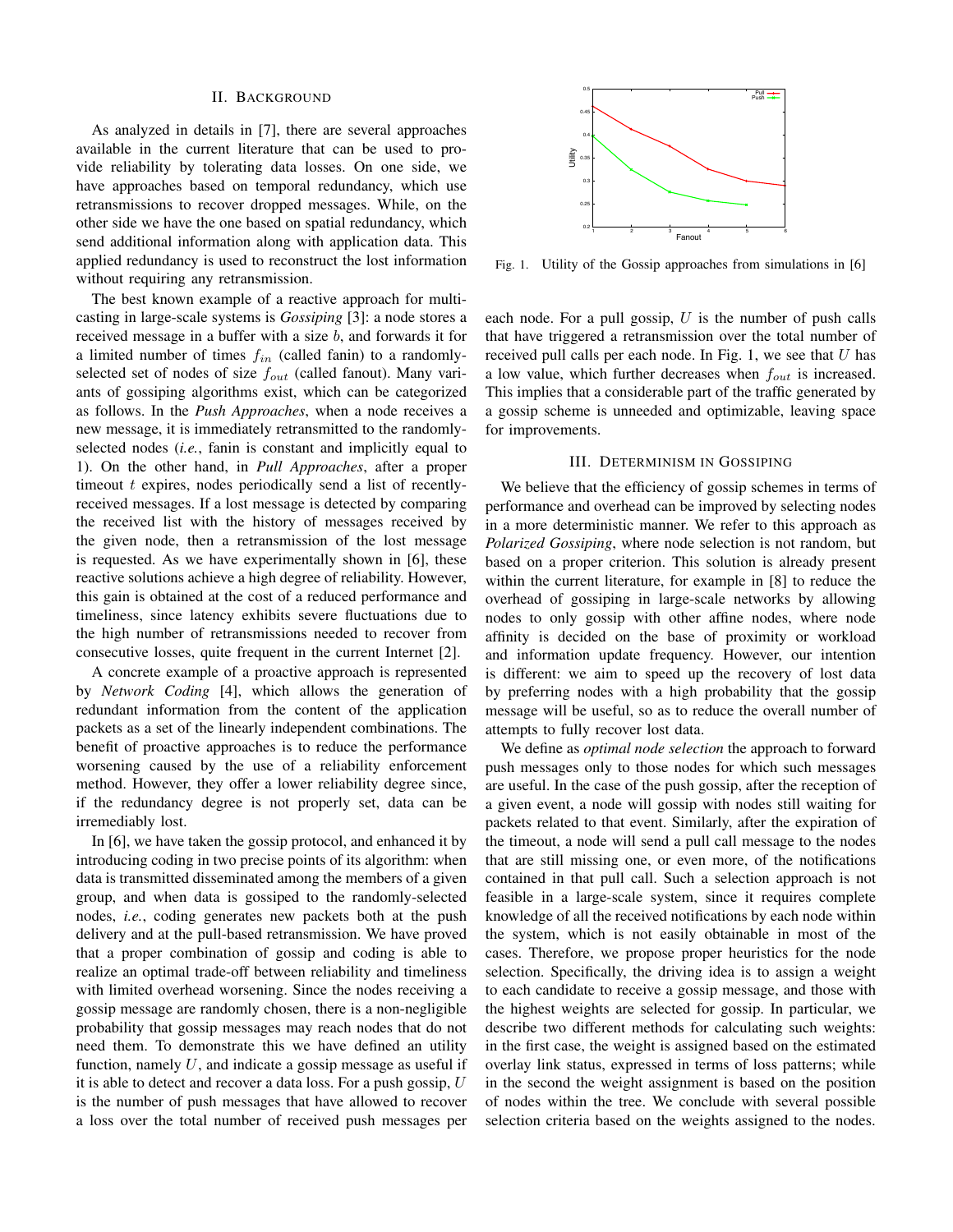#### *A. Labeling Nodes within the Multicast Tree*

Our approaches for deterministic node selection require the knowledge of the topology within the multicast tree. This is typically a troublesome issue to be addressed in large-scale systems. However, we propose a method to handle it in a distributed and easy manner by assigning labels to each node. Specifically, each node has a label Φ of length *l*, where *l* is the level of that node in the tree. Each label is composed by *l* digits belonging to an m-ary alphabet, *i.e.*, a digit assumes a value in the range  $[0; m - 1]$ . This label is assigned by the parent of the node: for each child in the tree, the parent adds a new progressive digit as the most significant one, while the root has  $\Phi = null$ . Labels are available to all the nodes thanks to a proper peer sampling service.

#### *B. Weight Based on Loss Patterns*

We assume that the links among nodes are not reliable, and exhibit a loss pattern characterized by the *Packet Loss Rate* (PLR), which is the probability of losing a packet. In particular, the adopted network model is the *Gilbert-Elliott* [9], one of the most-commonly applied in performance evaluation studies due to its analytical simplicity and the provided good results.  $PLR_x$  is continuously monitored by each node x over the overlay link that connects itself with its parent, *e.g.*, using the approach in [10], and disseminated towards the other nodes of the same group at the beginning, *e.g.*, after the node joins the group, and when there is a change in their value.

Such information on the link quality represents a valuable element for computing the weights for selecting nodes during a gossip round. Specifically, a given node x uses the  $PLR_x$ and the  $PLR$  estimated along the path between the root and its parent to compute the probability that it looses a packet along that path. We indicate this value with  $p_x$ , while  $q_x = 1-p_x$  is the probability of node  $x$  receiving a certain packet. Node  $x$ maintains information about all nodes along the path toward the root in a list called *ancestors* (easily computable in an iterative manner: when a node joins the tree, its parent passes to it its ancestor list). If the level of  $x$  in the tree is  $n$ , then the *ancestors* list contains *n* entries  $z_0, z_1, ..., z_n$ , where *i* indicates the level of a node in the tree and  $z_0$  is the root and  $z_n$  is the node x itself. For each node  $z_i$  in this list, there is an associated packet loss rate  $PLR_{z_i}$  of the overlay link that connects  $z_i$ with its parent  $z_{i-1}$  (clearly, the packet loss rate associated to  $z_n$  is  $PLR_x$ , being  $z_n = x$ ). Thus, the probability for node x of receiving a packet is the following one:

$$
q_x = \prod_{i=1}^n (1 - PLR_{z_i})
$$
 (1)

Such a value is continuously kept updated with the current value of  $PLR_{z_i}$ ; if a node x communicates a change in its measured PLR, every node has to recompute its  $q_x$ , and relative weight, if the *ancestors* list contains the node x.

Based on these considerations, we define a formula that allows a node to assign weights to other nodes by considering the probability that those nodes have to lose packets. In the following, we describe how this formula is obtained for the

previously introduced gossip strategies; then, we show how it can be easily modified for a given push/pull gossip strategy. The basic idea of this approach is that a node that receives a packet forwards it to the nodes that have a higher probability of having lost that packet. Thus, we denote with  $X$  the event *"node x received the packet"*, with Y the event *"node y received the packet*" and with  $\overline{Y}$  the event *"node y did not receive the packet"*. Then, a node  $x$  that has to forward a received packet assigns to a node  $y$  a weight based on the following probability:

$$
w_{xy} = Pr\{Y|X\} \tag{2}
$$

Such a value is influenced by the relative position of  $x$ and  $y$  in the tree. Let us consider  $x$  and  $y$  being on two completely different subtrees, *i.e.*, they share no common overlay links. Because we are assuming independent loss patterns, the probabilities of losing a packet at nodes  $x$  and  $y$ are totally uncorrelated. Thus, given two nodes  $x$  and  $y$  on two completely different branches of the tree, Equation 2 becomes:

$$
Pr{\overline{Y}|X} = Pr{\overline{Y}} = p_y \tag{3}
$$

If the node  $y$  is a predecessor of  $x$ , which is easily determined by comparing their labels, then obviously

$$
Pr{\overline{Y}|X} = Pr{\overline{Y}} = 0 \tag{4}
$$

Let us now consider nodes  $x$  and  $y$  in the same subtree. x has to find in the *ancestors* list the highest level ancestor h in common with y (it could be y itself if they are in the same branch of the tree. By indicating with  $n$  and  $l$  the level of  $y$  and  $h$  respectively, the probability of  $y$  having missed a packet knowing that  $x$  has received that packet depends on the probability of the packet having been lost during the path from  $h$  to  $y$ :

$$
Pr{\overline{Y}|X} = \frac{Pr{\overline{Y}, X}}{Pr{X}} = 1 - \prod_{i=l+1}^{n} (1 - PLR_{z_i})
$$
 (5)

It is easy to see that Equation 5 reduces to Equation 3 when the nodes  $x$  and  $y$  are on two completely different subtrees, the root of the tree being the highest level common ancestor (the root has  $l = 0$ ). Indeed, in this case we have that  $\prod_{i=l+1}^{n} PLR_i = p_x$ . Thus, the final formula used by node x to assign a weight  $w_{xy}$  to node y includes the contributions 4 and 5:

$$
w_{xy} = \begin{cases} 0 & \text{if } y \text{ is predecessor of x} \\ 1 - \prod_{i=l+1}^{n} (1 - PLR_{z_i}) & \text{otherwise} \end{cases}
$$
 (6)

#### *C. Weight Based on a Heuristic Approach*

The previously described approach requires nodes to estimate the overlay link loss probability and to maintain additional information about the network conditions of their ancestors up to the root. In a large-scale system, it would generate a high network traffic, in addition to the scalability and consistency issues to maintain and update network status information. Thus, we also propose a heuristic approach to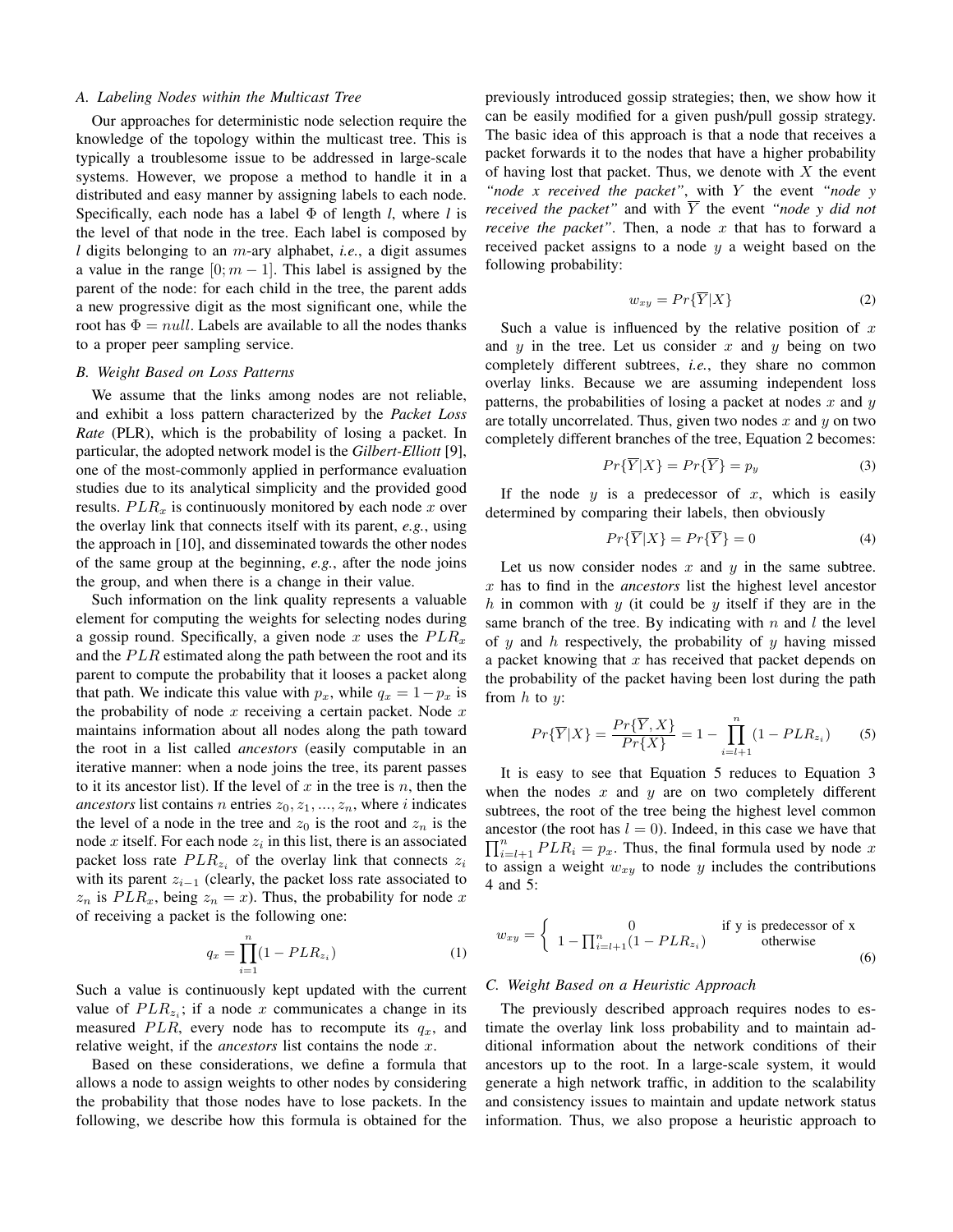assign weights that imposes no additional burden on system nodes since it is only based on the topological information extracted from the labels of the nodes. Specifically, this information takes into account the level of a node in the tree, referred to as the *horizontal cut*, and the subtree it belongs to, referred to as the *vertical cut*. strategies.

The assignment of  $w_{xy}$  is based on two considerations. The first one is the Horizontal cut: nodes in a lower level are more useful because they are closer to the source. In fact, nodes at the bottom of the tree are expected to experience a higher number of lost packets. The second one is the Vertical cut: nodes in different subtrees are more useful because, with a high probability, they experience a different loss pattern. The higher is the level of the root of the subtree that contains the two nodes, the more useful is their interaction for a gossip procedure. These considerations are orthogonal and can combined to assign a weight to all the nodes. Let us consider two nodes x and y, with labels  $\Phi_x$  and  $\Phi_y$  and label sizes  $s_{\Phi_x}$ and  $s_{\Phi_y}$  respectively (remember that they represent their level in the tree). In addition, let us define  $\rho_{(x,y)}$  the length of the common suffix of  $\Phi_x$  and  $\Phi_y$ . The formula used by node x to assign a weight to node y based on the *Horizontal cut* is

$$
w_{xy}^h = 1 - \frac{s_{\Phi_x}}{s_{\Phi_x} + s_{\Phi_y}},\tag{7}
$$

while the assignment based on the *Vertical cut* is as follows:

$$
w_{xy}^v = 1 - \frac{\rho_{(x,y)}}{s_{\Phi_x}}.\t(8)
$$

The rationales behind these formulas are the following ones. With respect to the Horizontal cut, Equation 7 contains a formula in the form of  $f(x) = 1 - c/(c+d)$ , with c a constant. Given the two nodes  $x$  and  $y$ , with  $x$  that assigns a weight to  $y, c = s_{\Phi_x}$  and  $d = s_{\Phi_y}$ , this formula is such that the value of  $f(x)$  reduces when the variable x decreases.  $w_h(x, y)$  assumes a lower value when both  $s_{\Phi_x}$  is high and  $s_{\Phi_y}$  is low, *i.e.*, when node  $x$  is further from the root and, on the contrary, node  $y$  is closer to the source of the information. In this way, node  $x$  has a benefit when it contacts node  $y$  for a recovery attempt. With respect to the Vertical cut, Equation 8 represents the fraction of overlay paths not in common between the two nodes  $x$ and  $y$ . The higher is the value, the higher is the level of their common ancestor. When  $w_y(x, y) = 1$ , the common ancestor is the root, *i.e.*, the nodes are on two completely different branches of the tree.

The total weight that node x assigns to node y is simply the product of the two previous equations:

$$
w_{xy} = w_{xy}^h \cdot w_{xy}^v. \tag{9}
$$

## *D. Polarized Gossip*

Thanks to the introduced concepts of weighted selection, we can formulate two new gossiping schemes. *Weighted Deterministic Polarized Gossip* (WDPG) selects the nodes among the ones with the highest weights. *Weighted Random Polarized Gossip* (WRPG) specifies that the nodes with the highest weights have the highest probability of being selected. We have noticed that all the nodes with the highest weights are placed at the bottom of the tree, so nodes at the higher levels may less frequently receive gossip messages. This can reduce the loss-tolerant capability of the polarized gossiping; therefore, we have designed two other schemes for a better distribution of gossip messages. In *Polarized Gossip with Window* (PGW), all the nodes follow the same criterion of WDPG, while certain nodes at the bottom of the tree (whose percentage is an algorithm parameter called window) do not select the nodes with the highest weights, but with the weights closest to the highest one. With PGW, we allow certain nodes to send gossip messages to nodes in other parts of the tree and not only at the bottom. *Pull+Push Polarized Gossip* (3PG) combines push and pull gossip schemes by using a pushbased WDPG joint-ly with a pull-based WDPG, where during the pull rounds nodes are selected by considering the lowest weights and not the highest ones. Such an approach has also a window, which indicates the nodes that are not able to commence a push round. This is meant to reduce the overhead that characterizes the push gossip.

## IV. SIMULATION STUDY

The scope of this section is to present experimental results that  $(i)$  study the impact of different node selection criteria on the quality of gossiping, and  $(ii)$  investigate the effect on the polarized gossiping when coding is used. To achieve this aim, we implemented our solution by using the OMNET++ (www.omnetpp.org) simulator, and decided not to use any real wide-area networks, such as PlanetLab, due to the uncontrollable loss patterns that make the obtained results non reproducible [11]. The workload has been taken from the requirements of the SESAR project, representative of a real critical large-scale system. Specifically, the exchanged messages have a size of 23 KB, the publication rate is one message per second and the total number of nodes is 40 (*i.e.*, the number of ATM entities involved in the first phase of the project). The network behaviour has 50 ms as link delay, and 0.02 as PLR, based on a measurement campaign described in [11], with message losses not independent as proved by [2]. We have assumed that the coding and decoding time are respectively equal to 5ms and 10ms. We have also considered the block size equal to 1472 bytes, so that an event is fragmented in 16 blocks. We have published 1000 events per each experiment, executed each experiment three times and reported the average.

The metrics evaluated in our study are the following. First, the *Success rate* is the ratio between the number of the received events and the number of the published ones, and this is referred to as the reliability of the publish/subscribe service. If the success rate is 1 (*i.e.*, complete reliability), then all the published events have been correctly received by all the subscribers. Second, the *Performance* is expressed as the mean latency, which is a measure of how fast the given dissemination algorithm is able to deliver notifications, and the standard deviation of the latency, which indicates the possible performance fluctuations due to the applied fault-tolerance mechanisms, highlighting the timing penalties that can compromise the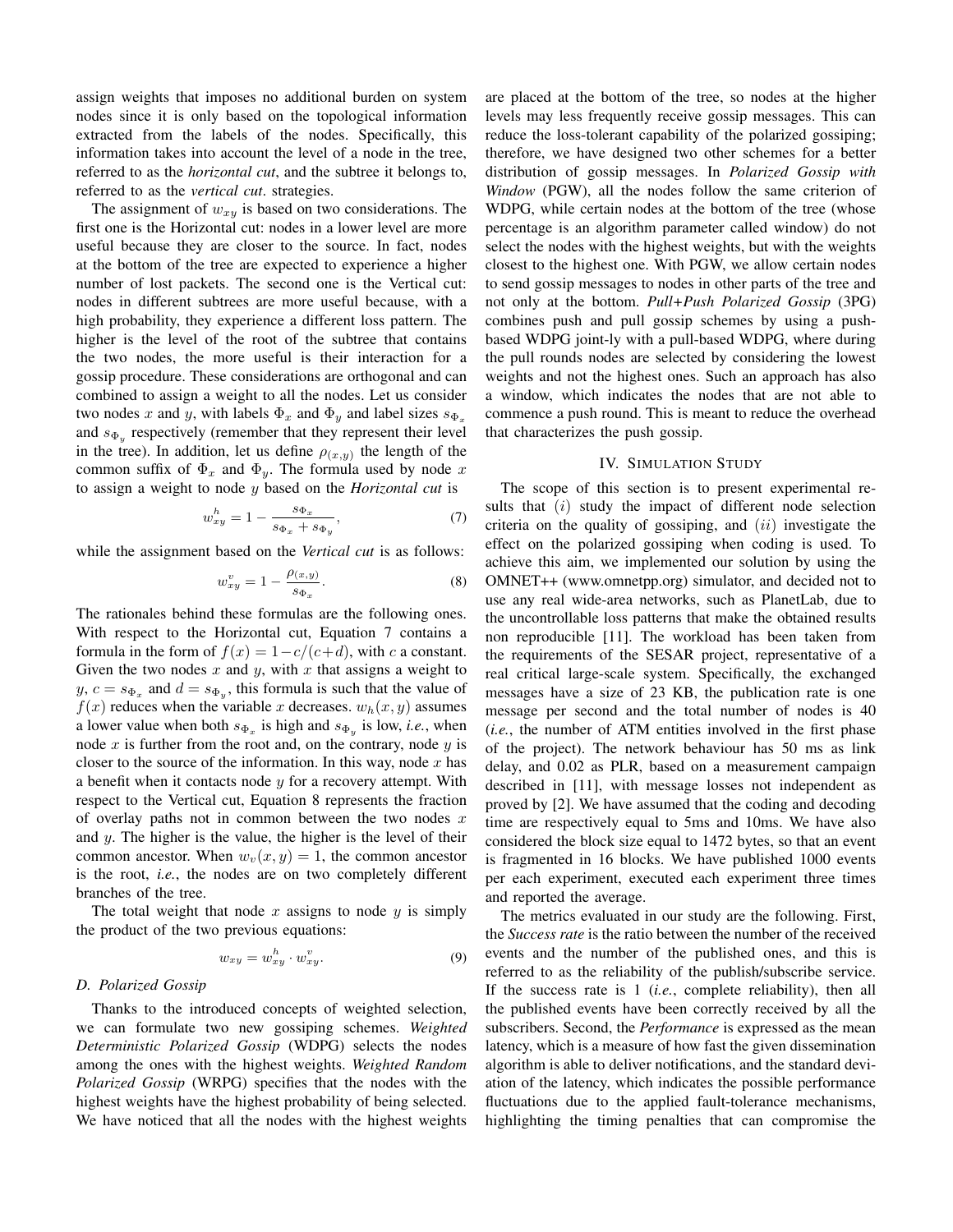

Fig. 2. Quality of the gossip scheme without and with coding.

timeliness requirement. Last, the *Overhead* is the ratio between the total number of datagrams exchanged during an experiment and the number of datagrams generated by the publisher. This is a measure of the traffic load that the dissemination strategy imposes on the network, and should be kept as low as possible, in order to avoid any congestion.

# *A. Polarized Gossiping*

Let us compare the success rate achievable with random selection and the one with the introduced deterministic node selection schemes. A first consideration we can make is that the topology-based selection allows us to obtain a higher mean success rate than the QoS-based one. A second consideration is that polarized gossip, both WDPG and WRPG, allows us to have a lower mean success rate. The reason behind these two considerations is related to the fact that the topology-based heuristics and WDPG imply a strong focus on the nodes at the bottom of the tree, and losses in the higher levels of the tree are more troublesome to be recovered since they are selected less frequently. Such a focus on the nodes at the lower levels is less tight when applying a weighted random selection or if weights are computed with topology information, so that the gossip messages are more distributed, even if the nodes at the bottom still receive more gossip messages.

Let us consider the two schemes we have designed to deal with such issue. Fig. 2(b) shows that the windowing scheme in PGW is able to lower the required  $f_{out}$ ; but it is not able to bring a considerable improvement than the cases with random selection. On the other hand, 3PG represents a better solution, thanks to its ability to forward pull calls towards the higher part of the multicast tree. From Fig. 2(c), we can notice that the  $f_{out}$  required by 3PG to obtain a complete reliability is lower than the one with a random selection. Moreover, lowering the window size implies a reduction of the obtainable success rate and a worsening of the convergence to a complete reliability.

Fig. 2(d) shows the experienced overhead for the gossip approaches with two bars: the first illustrates the overhead with a  $f_{out}$  equal to 2; while the second has the overhead when complete reliability is achieved. Generally speaking, there is a difference between these two bars, meaning that increasing  $f_{out}$  implies a growth of the experienced overhead. With the only exception being 3PG, the other node selection schemes do not present a lower overhead than the gossip with random selection, since their needed fanout is higher. As depicted in Fig. 2(d), lowering the window size allows us to have a lower overhead (even if the needed fanout is higher),